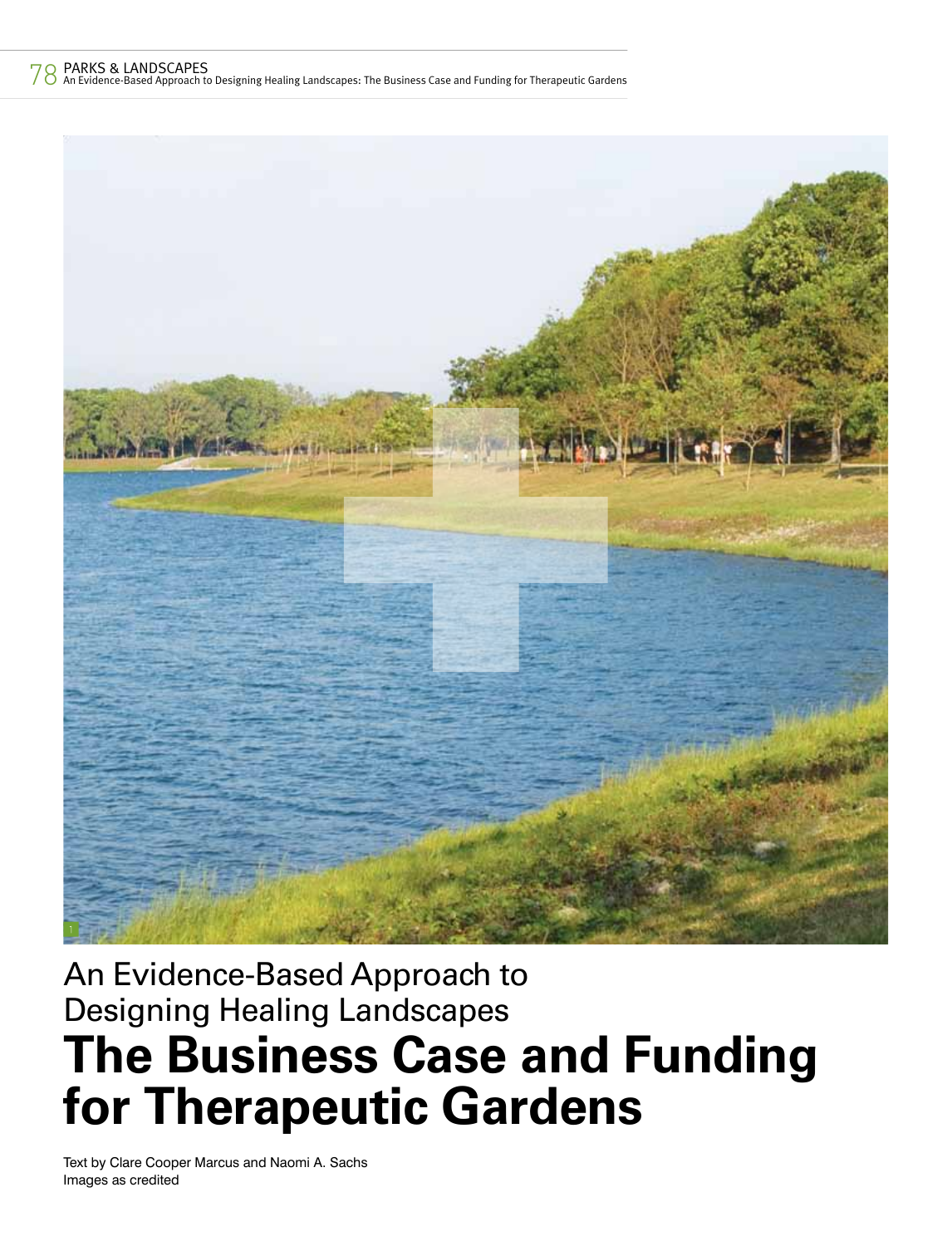Although it is impossible to estimate how many hospitals have incorporated what they refer to as "healing gardens" and other aspects of biophilic design into their buildings and campuses, there is evidence that construction and marketing of healing gardens has increased.

Excerpted from *Therapeutic Landscapes: An Evidence-Based Approach to Designing Healing Gardens and Restorative Outdoor Spaces* by Clare Cooper Marcus and Naomi A. Sachs; ISBN: 978-1-118-23191-3. Copyright © 2013 by Clare Cooper Marcus and Naomi A. Sachs. Reprinted with permission of Wiley.

When Roger Ulrich's oft-cited "View through a Window" study was published in *Science* in 1984, the medical community began, for the first time, to consider the financial benefits of access to nature. If postsurgery inpatients who had views to greenery required fewer highdose pain medications, went home sooner, and called the nurse less often, perhaps nature was not just an aesthetic frill but rather an investment that made good business sense. Perhaps providing access to nature would promote positive health outcomes not just for patients, visitors, and staff, but for the facility's financial status as well.

The sustainability movement has done an excellent job of making the business case for "green buildings". Proponents of evidencebased design (EBD) have made inroads in establishing a similar case for healthcare facilities. For access to nature, whose components are difficult to quantify, creating a business case is a more difficult, though not insurmountable, challenge.

Although it is impossible to estimate how many hospitals have incorporated what they refer to as "healing gardens" and other aspects of biophilic design into their buildings and campuses, there is evidence that construction and marketing of healing gardens has increased. LEED for Healthcare and the Sustainable Site Initiative (SITES) now assign credits for natural light, views, and "outdoor places of respite". In the *2014 Guidelines for Design and Construction of Health Care Facilities*, "Views of and access to nature" is the eighth key element in the physical design component of the Environment of Care (a change from 2010).

The Center for Health Design conducted surveys of design research in healthcare settings in 2009 and 2010, and in both years, 33 percent of respondents indicated they always "implemented healing gardens" (Taylor 2009, 2010). In reviewing the facilities featured in *Healthcare Design* for the years 2007 through 2009, landscape architect Jerry Smith found that 30 to 40 percent mentioned "access to nature" or "views to nature" in the text or illustrations. With facilities receiving

citations of merit in the Showcase issue of *Healthcare Design*, mentions of "views to nature" increased from 66 percent (2007) to 100 percent (2009), while mentions of "access to nature" increased from 36 percent (2007) to 100 percent (2009). While these gardens or views of nature are not necessarily up to the standards discussed in this book,<sup>1</sup> recognition in the medical design world that "nature"in whatever form—is an asset is encouraging news.

Cost-benefit analyses of the extent to which nature might enhance a patient's recovery are difficult, given all the variables involved. Other EBD interventions such as single-patient rooms and patient lifts are easier to measure because they have fewer confounding variables. However, some viable estimates have been made regarding possible cost savings. A study of the economic benefits of biophilia states, "Over 50 studies have been published that associate biophilic elements as primary influences for faster recovery rates for patients, decreased dependency on medication, reduced staff and family stress, and improved emotional wellness as a result of natural daylighting and views to nature" (Terrapin Bright Green 2012, 15). The business case, including return on investment (ROI) for access to nature and therapeutic gardens in healthcare facilities, can be considered in three categories: improved patient health and wellbeing; stress reduction for patients, visitors, and staff; and improved patient/resident and visitor satisfaction (Fig. 2).

### Improved Patient Health and Well-Being

Findings from Ulrich's 1984 study revealed that patients with views to nature were released on average after 7.96 days, compared with those viewing a brick wall, who were released on average in 8.71 days—a decrease of 8.5 percent. A later study estimated that if all post-surgery patients in US hospitals were allowed to recover in rooms with views to nature, and the average hospital stay was reduced by roughly half a day, the nationwide saving per year from reduced hospital stay would amount to more than US\$93 million (Machlin and Carper 2007).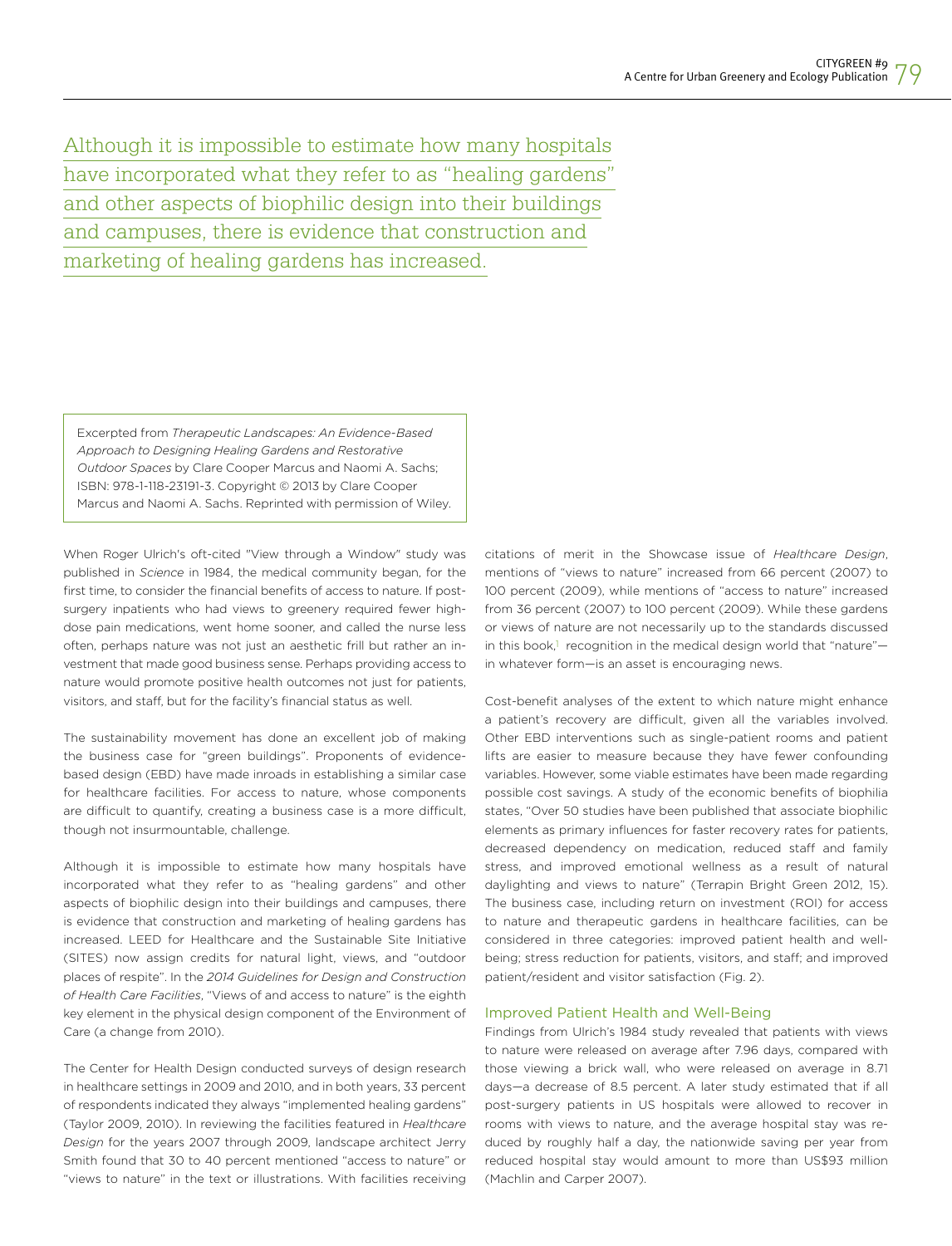Windows that provide views to nature also allow in natural light. Dovetailing these design opportunities can potentially lead to significant cost savings. A number of studies have reported reduced hospital stays and lower cost of pain medication during hospitalisation when patients are housed in sunny, daylit rooms, as compared with rooms without access to natural light. One study found that the mean length of stay for bipolar patients in rooms with direct morning sunlight was 3.67 days shorter, as compared with those who had none (Bendetti et al. 2011). Another study considered the cost of medication for patients recovering from lumbar spinal surgery. Those housed in rooms with 46 percent higher sunlight intensity than dimmer rooms perceived less pain and accumulated 21 percent less in pain medication costs for their length of stay (Walch et al. 2005). Studies have also found better sleep patterns and a reduction in aggression among patients with Alzheimer's disease and other forms of dementia after they spent a short time each day outdoors in natural light or sunlight (Calkins and Connell 2003; McMinn and Hinton 2000; Whall et al. 1997). Such reductions can lead to lower costs in staff time and necessary medications.

#### Stress Reduction

Stress has profound physiological and psychological effects on those served by a healthcare facility, as well as on the staff who care for them. Reduction in stress for patients/residents, visitors, and staff leads to measurable positive health outcomes and higher satisfaction. The evidence is clear that gardens and nature elements—plants, flowers, trees, water, wildlife—help in the reduction of stress by providing positive distractions, along with opportunities for exercise, social support, and a heightened sense of control (Ulrich 1999). When users of the gardens at four San Francisco area hospitals were asked how they felt after spending time in the garden, 95 percent reported a positive change in mood—more relaxed, less stressed, better able to cope (Cooper Marcus and Barnes 1995). Other studies have reported a similarly high percentage of people who experienced a positive change of mood (Whitehouse et al. 2001).

Studies documenting the use of gardens in hospitals—whether or not they are designated "healing gardens"—often report that staff members are the predominant users (Cooper Marcus and Barnes 1995, 2008). Healthcare is one of the few services that is stressful not only for the customer but also for the provider (Berry et al. 2004). There is a serious shortage of staff, particularly nurses, and an inordinate cost in hiring and training them. Stress and burnout lead to high turnover. Poor working conditions can lead to medical errors. A review of the literature reveals that EBD interventions such as improving ergonomic design, air quality, noise, and light can have significant impacts on staff health (Ulrich et al. 2008). It is worthwhile considering how a garden might assist in improving staff health, satisfaction, retention, and even reduction in medical errors. A study exploring the outcomes of exposure to views from nurse work areas found that of nurses whose alertness level remained the same or improved before and after a 12-hour shift, 60 percent had exposure to exterior and nature views. Of those whose alertness levels deteriorated, 67 percent were exposed to no view or only a nonnature view. "Access to a nature view and natural light for caregiving staff could bear direct as well as indirect effects on patient outcomes" (Pati et al. 2008, 27) (Fig. 3).

Even relatively brief exposure to actual or simulated nature settings can elicit significant recovery from stress in as little as three to five minutes (Parsons and Hartig 2000; Ulrich 1999). While it is difficult to put a dollar value on the reduction of stress, let us hypothesise that a hospital has installed a garden with positive therapeutic qualities, easily accessible from staff break rooms, at a cost of US\$500,000. Assume that there are 500 nurses and that 10 percent of them use the garden regularly. Assume also that this contributes to reducing workrelated stress and that nurses are thus less likely to quit their job due to burnout. Estimates of replacing one nurse who works, for example, in an intensive care unit in the United States range from US\$35,000 to US\$100,000 for recruitment and orientation, depending on the area of the country (Ulrich 2002). Hypothesising a replacement cost of about US\$60,000 for one nurse, the savings of not having to replace the 50 nurses who use the garden and are less stressed would be  $50 \times U$ S\$60,000 = US\$3 million. If roughly half of the cost of their reduced stress resulted from use of the garden, then the cost of their replacement would still be approximately three times the cost of the garden. While this is only a hypothetical calculation, it provides some indication of the possible economic benefits to hospitals of investing in gardens (Fig. 4).

Another way of calculating this is to hypothesise that the nurse turnover rate is reduced from 14 percent to 10 percent, as happened at Bronson Methodist Hospital, Kalamazoo, Michigan, after the hospital moved into a new building that incorporated EBD, including an interior garden. The hypothesised Fable Hospital was said to employ 391 nurses. If 39 nurses left (10 percent of 391) instead of 55 nurses (14 percent), there would be a saving of US\$328,000, or US\$20,500 per turnover, as assessed in this study. This scenario attributed 50 percent of the reduced nursing turnover to the design of the new facility, or US\$164,000 (Berry et al. 2004).

#### Improved Patient and Visitor Satisfaction

Another important argument for high-quality landscapes and gardens is the influence on patient, resident, and visitor satisfaction—the extent to which hospital patients are likely to be "return customers" and residents in senior facilities are likely to recommend them to others. For example, San Diego Children's Hospital (now Rady Children's Hospital) aimed to gain a larger proportion of the market in pediatric services in its region when it inaugurated a healing environment programme in 1993. Physical components of the programme included improved interior and exterior building design, gardens, family spaces, and an art collection. As part of this programme, the Leichtag Family Healing Garden was opened in 1997. Two years later, an extensive study of the garden revealed that 50 percent of users said that the garden "definitely" increased their overall satisfaction with the hospital; 72 percent reported that they would "definitely" recommend that other parents or staff visit the garden; 48 percent responded that the garden would "definitely" or "probably" influence whether or not they would recommend Children's Hospital to others. Finally, 90 percent of respondents (including those who had never been to the garden) expressed the view that it was important for hospitals to include gardens (Whitehouse et al. 2001).

Increasingly, procedures that used to require a hospital stay are being performed at outpatient ambulatory-care centres. As sedation is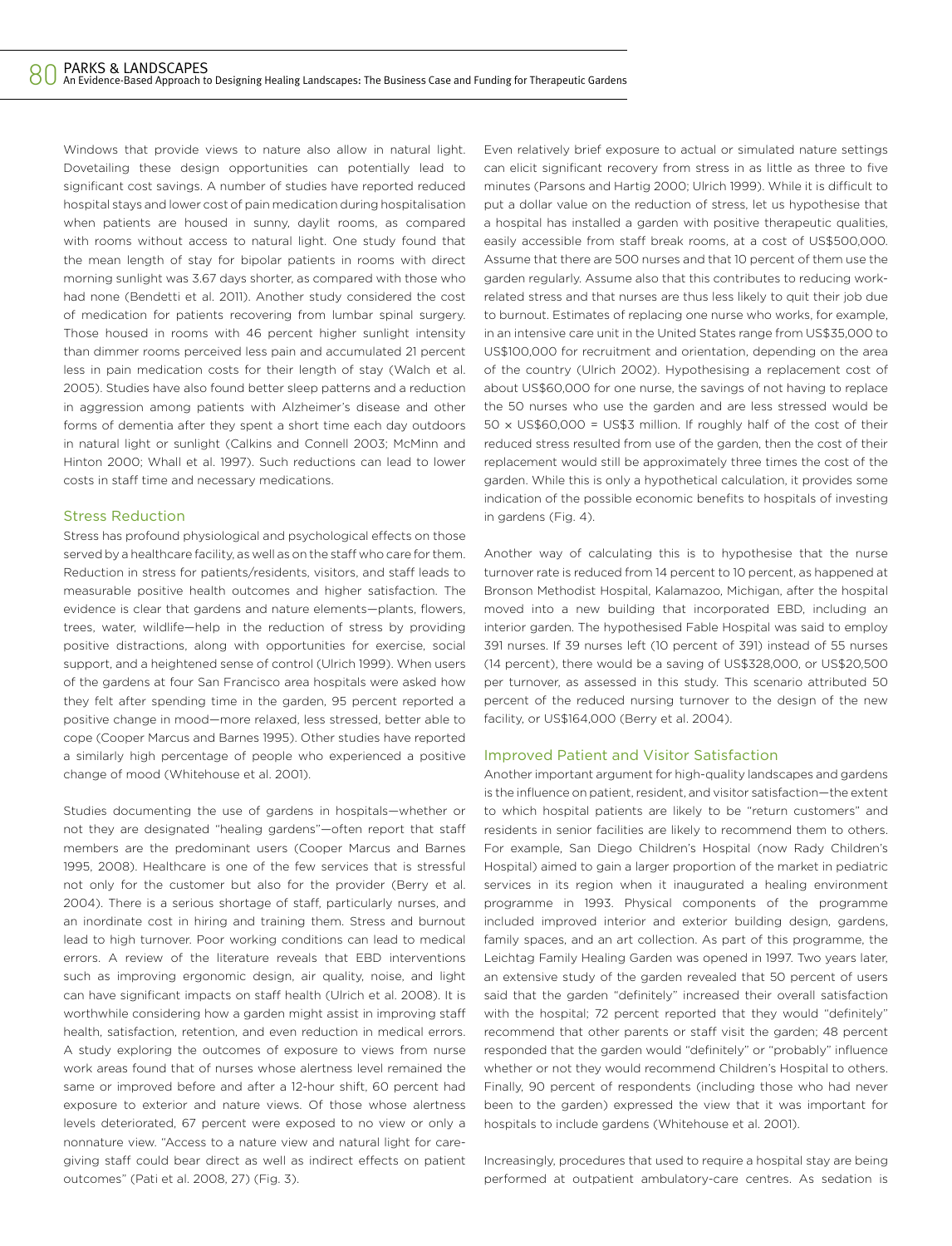





1. Nature's healing value (Image: Feng Dexian/ Modified from "Bedok Reservoir" on https://flic.kr/p/6124Rs by Gaurav Vaidya/ licensed under a Creative Commons Attribution 2.0 Generic License).

2. The Donor Tree in the PlayGarden at Rusk Institute of Rehabilitative Medicine, New York City, unobtrusively recognises those who have supported the garden with monetary gifts (Photo: Naomi A. Sachs/ Courtesy of Wiley).

3. Staff at the Mount Hood Medical Center in Oregon were involved in the design and fund-raising for the new healing garden at that facility (Photo: Legacy Health/ Courtesy of Wiley)

4. Burnout and stress lead to high staff turnover and may contribute to medical errors. A garden located and designed to facilitate restful breaks may provide a significant return on investment (Photo: Chris Garcia/ Courtesy of Wiley).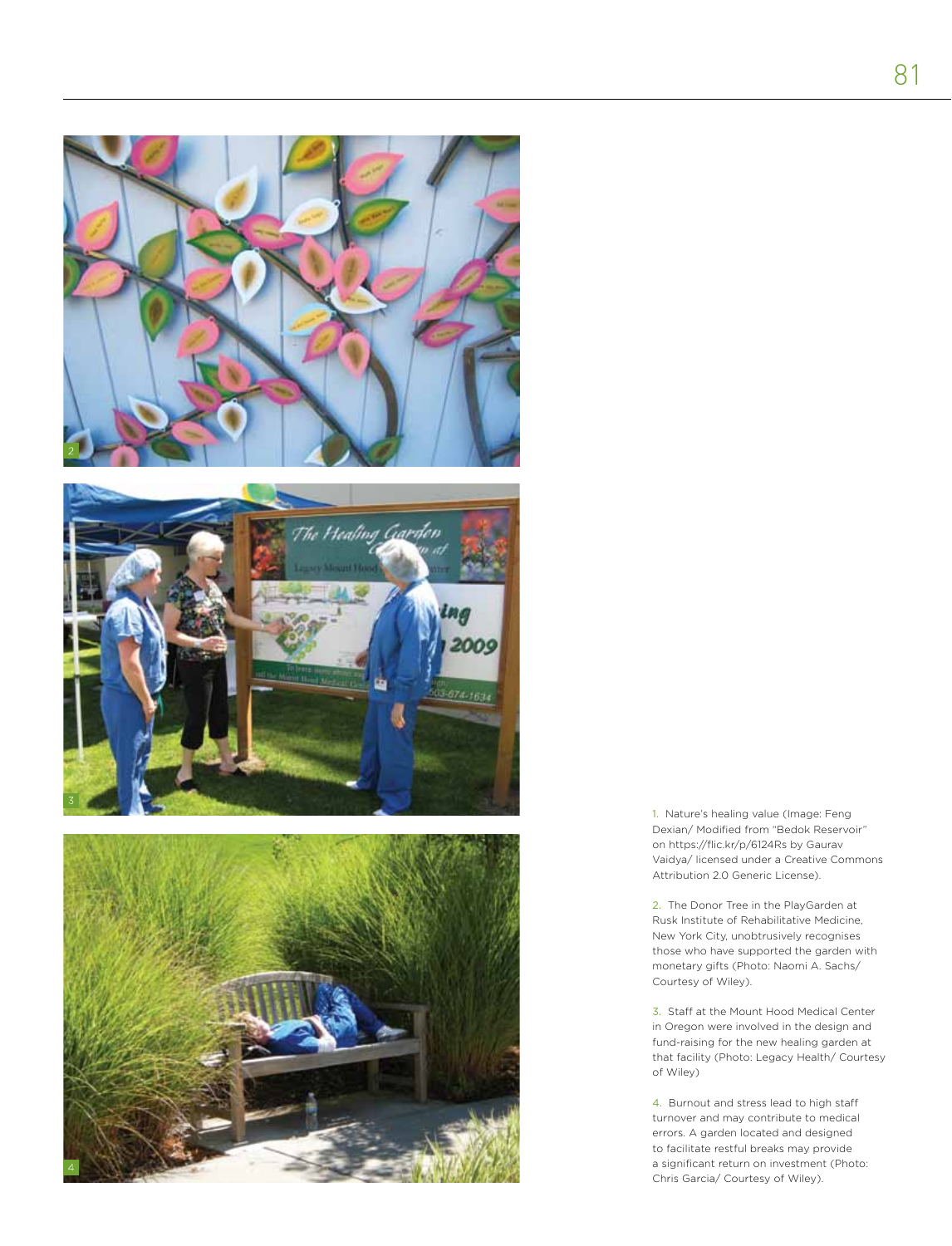often required and a family member or friend has to wait, sometimes for hours, to take the patient home, it is possible that gardens will become an important component of these centres, and thus the design of these spaces may contribute to customer satisfaction and loyalty. A study of ambulatory facility design found that the physical attractiveness of a facility enhanced patients' satisfaction and perceived quality of care. "There is a strong correlation between patients' overall rating of care and their willingness to recommend a facility to others. . . . Customer loyalty translates into an increase in the customer base, an important consideration for administrators responsible for growing market share and revenue" (Becker, Sweeney, and Parsons 2008).

In 2011 the first of the baby boomers turned 65, and the coming decades will see an enormous increase in the demand for senior living facilities. A study by Mather Lifeways found that in assisted-living centres for dementia patients, outdoor activity space was considered almost as important as the top-ranked overall feature, which was described as physical supports such as handrails and walking surfaces (Keane, Cislo, and Fulton 2003). *The Independent Living Report*, sponsored by the American Seniors Housing Association, found that the appearance of the outdoor space was almost as important as the location of the community, which ranked as the most important feature in their study (Wylde 2009). Far from being a frill, usable outdoor space may be one of the most cost-effective ways to upgrade an existing facility and to ensure that a new facility will be positively viewed by residents and visitors (Rodiek et al. 2013).

The marketing director of a retirement community in Illinois stated, "Definitely, quality outdoor space is an excellent investment. Families and residents appreciate the beauty and tranquility of quality gardens and the wildlife attracted by the flowers, water features, and greenery. From a marketing standpoint, quality outdoor space is a huge selling feature and draws many touring new prospects. Outdoor space encourages normalcy with residents and families struggling with the decision to move from a home to a facility. These same gardens and outdoor space become the backdrop for brochures and marketing materials distributed to outside communities" (D. McHale, Tabor Hills Premier Retirement Community, Naperville, IL, pers. comm., 2012).

It is estimated that, depending on the age of the community, from 14 to 41 percent of current residents in assisted-living facilities have moved there because of the recommendation of another current resident (Wylde et al. 2010). The same study found that

"very satisfied" residents (97 percent) were far more willing/likely to refer others to their community than simply "satisfied" residents (31 percent). The quality of accessible outdoor space is a significant component of residents' overall satisfaction with a facility. Another study hypothesised that improving residents' satisfaction with outdoor space would increase the number willing to recommend the facility to others. The authors posited that since word-of-mouth referrals from existing residents constitute an important resource for recruiting new residents, improving the quality and accessibility of outdoor areas could generate an estimated increase of four percent in new residents, resulting in more than US\$170,000 in additional yearly revenue for a community of one hundred residents (Rodiek et al. 2013).

Access to nature may also help to attract staff. Some healthcare facilities take prospective employees to the healing garden not only to showcase that particular amenity but also to demonstrate their commitment to an overall high level of care.

In conclusion, it is significant that access to nature is starting to be recognised and incorporated into healthcare design as an essential component of the environment of care. Now is the time for more hard numbers to back up its value. Healthcare facilities are businesses that need to take care of the bottom line. The more that proponents of therapeutic outdoor spaces can cite research that supports their claims, the more their clients are likely understand the value of investing in such amenities. The more that proponents can make the business case for access to nature and therapeutic gardens, the more likely they are to make it past the schematic design phase.  $\bullet$ 

1 See *Therapeutic Landscapes: An Evidence-Based Approach to Designing Healing Gardens and Restorative Outdoor Spaces*, by Clare Cooper Marcus and Naomi A. Sachs.

#### **References**

Becker, Franklin, Bridget Sweeney, and Kelley Parsons. 2008. "Ambulatory Facility Design and Patients' Perceptions of Healthcare Quality." *Healthcare Environments Research and Design Journal* 1, no. 4: 35–54.

Bendetti, Francesco, Cristina Colombo, Barbara Barbini, Euridice Campori, and Enrico Smeraldi. 2001. "Morning Sunlight Reduces Length of Hospitalization in Bipolar Depression." *Journal of A!ective Disorders* 62, no. 3: 221–23.